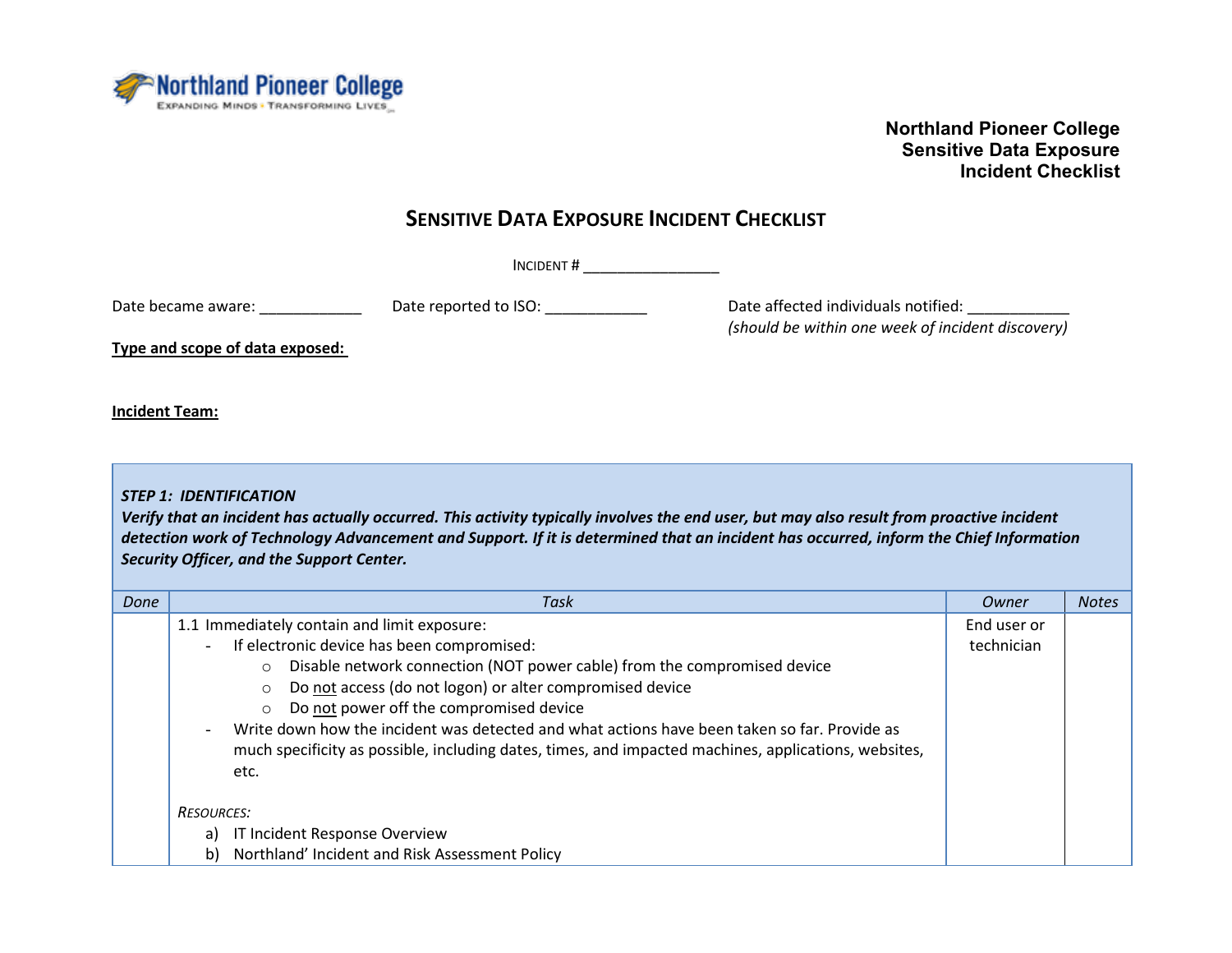

| <b>EDUCAUSE Information Security Incident Management</b><br>$\mathsf{c}$<br>https://spaces.internet2.edu/display/2014infosecurityguide/Information+Security+Incident+M<br>anagement                                                                                                                                                                                                                                  |            |  |
|----------------------------------------------------------------------------------------------------------------------------------------------------------------------------------------------------------------------------------------------------------------------------------------------------------------------------------------------------------------------------------------------------------------------|------------|--|
| 1.2 Technology Advancement and Support immediately:<br>Calls the Support Center at (928) 524-7447.<br>a)<br>Notifies the Information Security Group (ISG) (928) at 532-6769 or email infosec@NPC.edu<br>b)<br>Reports incident according to the NPC Incident Response Overview.<br>c)<br><b>RESOURCES:</b><br>a) TAS Incident Response Overview<br>Information Security Incident Response Form (long or short)<br>b) | TAS / ISG  |  |
| 1.3 If the incident involves electronic devices or media stolen or lost within the local community, also alert<br>law enforcement.<br><b>Notify Campus Security</b><br>a)                                                                                                                                                                                                                                            | <b>ISG</b> |  |
| 1.4 Conduct preliminary assessment of type and scope of data exposed. If the incident potentially exposed<br>sensitive data, notify all appropriate institution officials and keep them informed as incident<br>investigation progresses:                                                                                                                                                                            | <b>ISG</b> |  |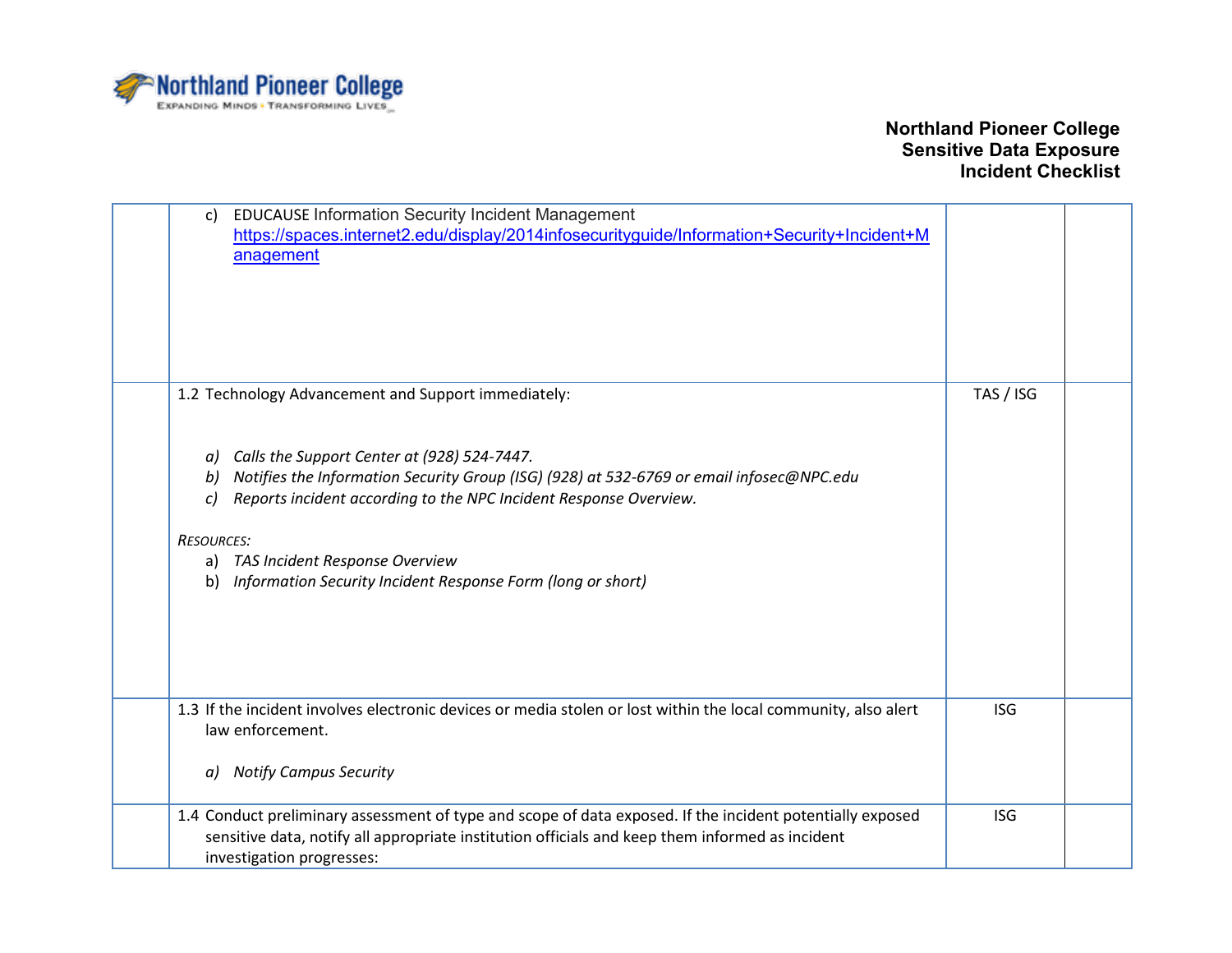

| <b>FXAMPLES:</b><br>CTO<br>a)<br>CFO<br>b)<br>CHRO<br>Campus President (or his/her Chief of Staff)                                                                                                                                                                                                                    |                          |  |  |
|-----------------------------------------------------------------------------------------------------------------------------------------------------------------------------------------------------------------------------------------------------------------------------------------------------------------------|--------------------------|--|--|
| Counsel for the College<br>Law enforcement, e.g., campus security, FBI local office, Secret Service local office                                                                                                                                                                                                      |                          |  |  |
| <b>Public Affairs</b><br>a)<br>Appropriate Data Steward(s) for the type of data potentially at risk<br>h)                                                                                                                                                                                                             |                          |  |  |
| Finance office, if credit card #, bank account #, or other sensitive financial data potentially at risk<br>i)                                                                                                                                                                                                         |                          |  |  |
| 1.5 If there is evidence of criminal activity connected with the incident determine interest of law<br>enforcement in leading the investigation. If law enforcement (e.g., FBI) takes lead, subsequent steps<br>may be performed by law enforcement or require authorization from the law enforcement lead.           | <b>ISG</b>               |  |  |
| STEP 2: DAMAGE CONTAINMENT AND DATA EXPOSURE ASSESSMENT<br>Identify an Incident Response Lead and assemble an incident response team charged with limiting further damage from the incident.<br>Conduct a thorough assessment of the type and scope of data exposed following applicable laws, regulation and policy. |                          |  |  |
| 2.1 Assemble Incident Response Team - Information Security Group (ISG) will lead this effort.                                                                                                                                                                                                                         | ISG/Incident<br>Response |  |  |
| GUIDANCE: Ensure that the representative from the organizational unit where the incident occurred<br>participates and that this individual is high enough in the organization to make necessary decisions.                                                                                                            | Team                     |  |  |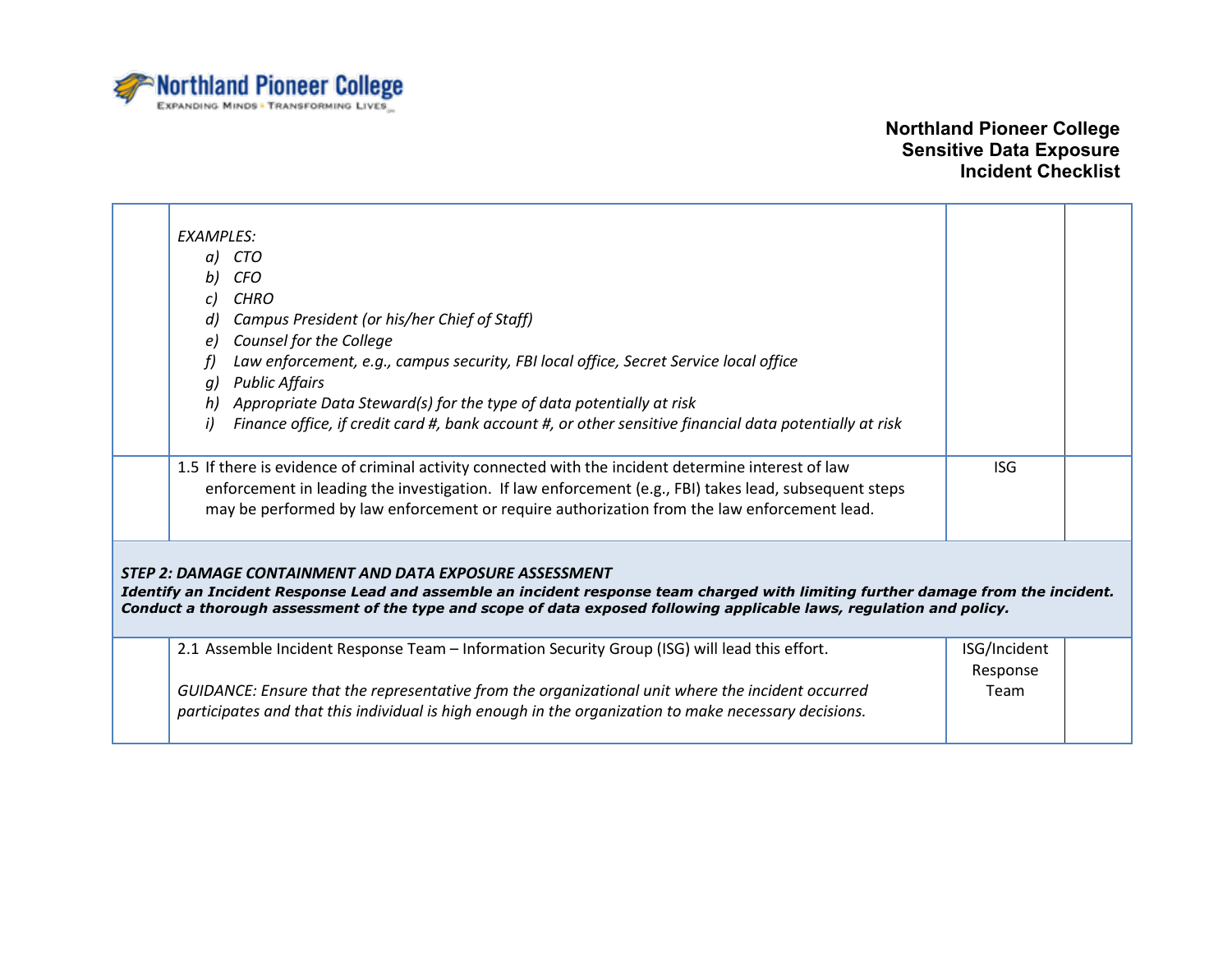

| Provide each member with current IT Incident Checklist<br>Response<br>$\blacksquare$<br>Discuss communications strategy<br>Team<br>$\overline{\phantom{a}}$<br>Stress importance of maintaining chain of custody<br>GUIDANCE: Discussing the rules of communication with the team at this stage is particularly important to<br>ensure accuracy of facts among team members and between the team and appropriate University officials.<br><b>EXAMPLES:</b><br>a) Team members must not discuss the incident with anyone outside the team until and only if<br>authorized to do so by the Chief Information Officer or President.<br>All documentation created by team members must be fact-based, as it may become important<br>b)<br>reference or evidence<br>Daily conference call of team members will be held discuss status.<br>C)<br>Instruct team to track time spent on the incident.<br>$\left( d \right)$<br>ISG/Incident<br>2.3 Collect and preserve evidence<br>Response<br><b>GUIDANCE:</b><br>Team<br>Collect physical and cyber evidence that provides a clear, detailed description of how the sensitive data was<br>compromised.<br><b>EXAMPLES:</b><br>a) Image of hard drive(s)Physical equipment<br>Network traffic flow to/from compromised device<br>bl<br>Workstation and application logs<br>C)<br>d) Access logs<br>Digital photographs of the evidence and surrounding area<br>e)<br><b>RESOURCES:</b><br>http://www.educause.edu/Resources/ForensicOverview/161135 | 2.2 Review incident response process and responsibilities with Incident Response Team | ISG/Incident |  |
|-----------------------------------------------------------------------------------------------------------------------------------------------------------------------------------------------------------------------------------------------------------------------------------------------------------------------------------------------------------------------------------------------------------------------------------------------------------------------------------------------------------------------------------------------------------------------------------------------------------------------------------------------------------------------------------------------------------------------------------------------------------------------------------------------------------------------------------------------------------------------------------------------------------------------------------------------------------------------------------------------------------------------------------------------------------------------------------------------------------------------------------------------------------------------------------------------------------------------------------------------------------------------------------------------------------------------------------------------------------------------------------------------------------------------------------------------------------------------------------------------|---------------------------------------------------------------------------------------|--------------|--|
|                                                                                                                                                                                                                                                                                                                                                                                                                                                                                                                                                                                                                                                                                                                                                                                                                                                                                                                                                                                                                                                                                                                                                                                                                                                                                                                                                                                                                                                                                               |                                                                                       |              |  |
|                                                                                                                                                                                                                                                                                                                                                                                                                                                                                                                                                                                                                                                                                                                                                                                                                                                                                                                                                                                                                                                                                                                                                                                                                                                                                                                                                                                                                                                                                               |                                                                                       |              |  |
|                                                                                                                                                                                                                                                                                                                                                                                                                                                                                                                                                                                                                                                                                                                                                                                                                                                                                                                                                                                                                                                                                                                                                                                                                                                                                                                                                                                                                                                                                               |                                                                                       |              |  |
|                                                                                                                                                                                                                                                                                                                                                                                                                                                                                                                                                                                                                                                                                                                                                                                                                                                                                                                                                                                                                                                                                                                                                                                                                                                                                                                                                                                                                                                                                               |                                                                                       |              |  |
|                                                                                                                                                                                                                                                                                                                                                                                                                                                                                                                                                                                                                                                                                                                                                                                                                                                                                                                                                                                                                                                                                                                                                                                                                                                                                                                                                                                                                                                                                               |                                                                                       |              |  |
|                                                                                                                                                                                                                                                                                                                                                                                                                                                                                                                                                                                                                                                                                                                                                                                                                                                                                                                                                                                                                                                                                                                                                                                                                                                                                                                                                                                                                                                                                               |                                                                                       |              |  |
|                                                                                                                                                                                                                                                                                                                                                                                                                                                                                                                                                                                                                                                                                                                                                                                                                                                                                                                                                                                                                                                                                                                                                                                                                                                                                                                                                                                                                                                                                               |                                                                                       |              |  |
|                                                                                                                                                                                                                                                                                                                                                                                                                                                                                                                                                                                                                                                                                                                                                                                                                                                                                                                                                                                                                                                                                                                                                                                                                                                                                                                                                                                                                                                                                               |                                                                                       |              |  |
|                                                                                                                                                                                                                                                                                                                                                                                                                                                                                                                                                                                                                                                                                                                                                                                                                                                                                                                                                                                                                                                                                                                                                                                                                                                                                                                                                                                                                                                                                               |                                                                                       |              |  |
|                                                                                                                                                                                                                                                                                                                                                                                                                                                                                                                                                                                                                                                                                                                                                                                                                                                                                                                                                                                                                                                                                                                                                                                                                                                                                                                                                                                                                                                                                               |                                                                                       |              |  |
|                                                                                                                                                                                                                                                                                                                                                                                                                                                                                                                                                                                                                                                                                                                                                                                                                                                                                                                                                                                                                                                                                                                                                                                                                                                                                                                                                                                                                                                                                               |                                                                                       |              |  |
|                                                                                                                                                                                                                                                                                                                                                                                                                                                                                                                                                                                                                                                                                                                                                                                                                                                                                                                                                                                                                                                                                                                                                                                                                                                                                                                                                                                                                                                                                               |                                                                                       |              |  |
|                                                                                                                                                                                                                                                                                                                                                                                                                                                                                                                                                                                                                                                                                                                                                                                                                                                                                                                                                                                                                                                                                                                                                                                                                                                                                                                                                                                                                                                                                               |                                                                                       |              |  |
|                                                                                                                                                                                                                                                                                                                                                                                                                                                                                                                                                                                                                                                                                                                                                                                                                                                                                                                                                                                                                                                                                                                                                                                                                                                                                                                                                                                                                                                                                               |                                                                                       |              |  |
|                                                                                                                                                                                                                                                                                                                                                                                                                                                                                                                                                                                                                                                                                                                                                                                                                                                                                                                                                                                                                                                                                                                                                                                                                                                                                                                                                                                                                                                                                               |                                                                                       |              |  |
|                                                                                                                                                                                                                                                                                                                                                                                                                                                                                                                                                                                                                                                                                                                                                                                                                                                                                                                                                                                                                                                                                                                                                                                                                                                                                                                                                                                                                                                                                               |                                                                                       |              |  |
|                                                                                                                                                                                                                                                                                                                                                                                                                                                                                                                                                                                                                                                                                                                                                                                                                                                                                                                                                                                                                                                                                                                                                                                                                                                                                                                                                                                                                                                                                               |                                                                                       |              |  |
|                                                                                                                                                                                                                                                                                                                                                                                                                                                                                                                                                                                                                                                                                                                                                                                                                                                                                                                                                                                                                                                                                                                                                                                                                                                                                                                                                                                                                                                                                               |                                                                                       |              |  |
|                                                                                                                                                                                                                                                                                                                                                                                                                                                                                                                                                                                                                                                                                                                                                                                                                                                                                                                                                                                                                                                                                                                                                                                                                                                                                                                                                                                                                                                                                               |                                                                                       |              |  |
|                                                                                                                                                                                                                                                                                                                                                                                                                                                                                                                                                                                                                                                                                                                                                                                                                                                                                                                                                                                                                                                                                                                                                                                                                                                                                                                                                                                                                                                                                               |                                                                                       |              |  |
|                                                                                                                                                                                                                                                                                                                                                                                                                                                                                                                                                                                                                                                                                                                                                                                                                                                                                                                                                                                                                                                                                                                                                                                                                                                                                                                                                                                                                                                                                               |                                                                                       |              |  |
|                                                                                                                                                                                                                                                                                                                                                                                                                                                                                                                                                                                                                                                                                                                                                                                                                                                                                                                                                                                                                                                                                                                                                                                                                                                                                                                                                                                                                                                                                               |                                                                                       |              |  |
|                                                                                                                                                                                                                                                                                                                                                                                                                                                                                                                                                                                                                                                                                                                                                                                                                                                                                                                                                                                                                                                                                                                                                                                                                                                                                                                                                                                                                                                                                               |                                                                                       |              |  |
|                                                                                                                                                                                                                                                                                                                                                                                                                                                                                                                                                                                                                                                                                                                                                                                                                                                                                                                                                                                                                                                                                                                                                                                                                                                                                                                                                                                                                                                                                               |                                                                                       |              |  |
|                                                                                                                                                                                                                                                                                                                                                                                                                                                                                                                                                                                                                                                                                                                                                                                                                                                                                                                                                                                                                                                                                                                                                                                                                                                                                                                                                                                                                                                                                               |                                                                                       |              |  |
|                                                                                                                                                                                                                                                                                                                                                                                                                                                                                                                                                                                                                                                                                                                                                                                                                                                                                                                                                                                                                                                                                                                                                                                                                                                                                                                                                                                                                                                                                               |                                                                                       |              |  |
|                                                                                                                                                                                                                                                                                                                                                                                                                                                                                                                                                                                                                                                                                                                                                                                                                                                                                                                                                                                                                                                                                                                                                                                                                                                                                                                                                                                                                                                                                               |                                                                                       |              |  |
|                                                                                                                                                                                                                                                                                                                                                                                                                                                                                                                                                                                                                                                                                                                                                                                                                                                                                                                                                                                                                                                                                                                                                                                                                                                                                                                                                                                                                                                                                               | http://www.cybercrime.gov/ssmanual/index.html                                         |              |  |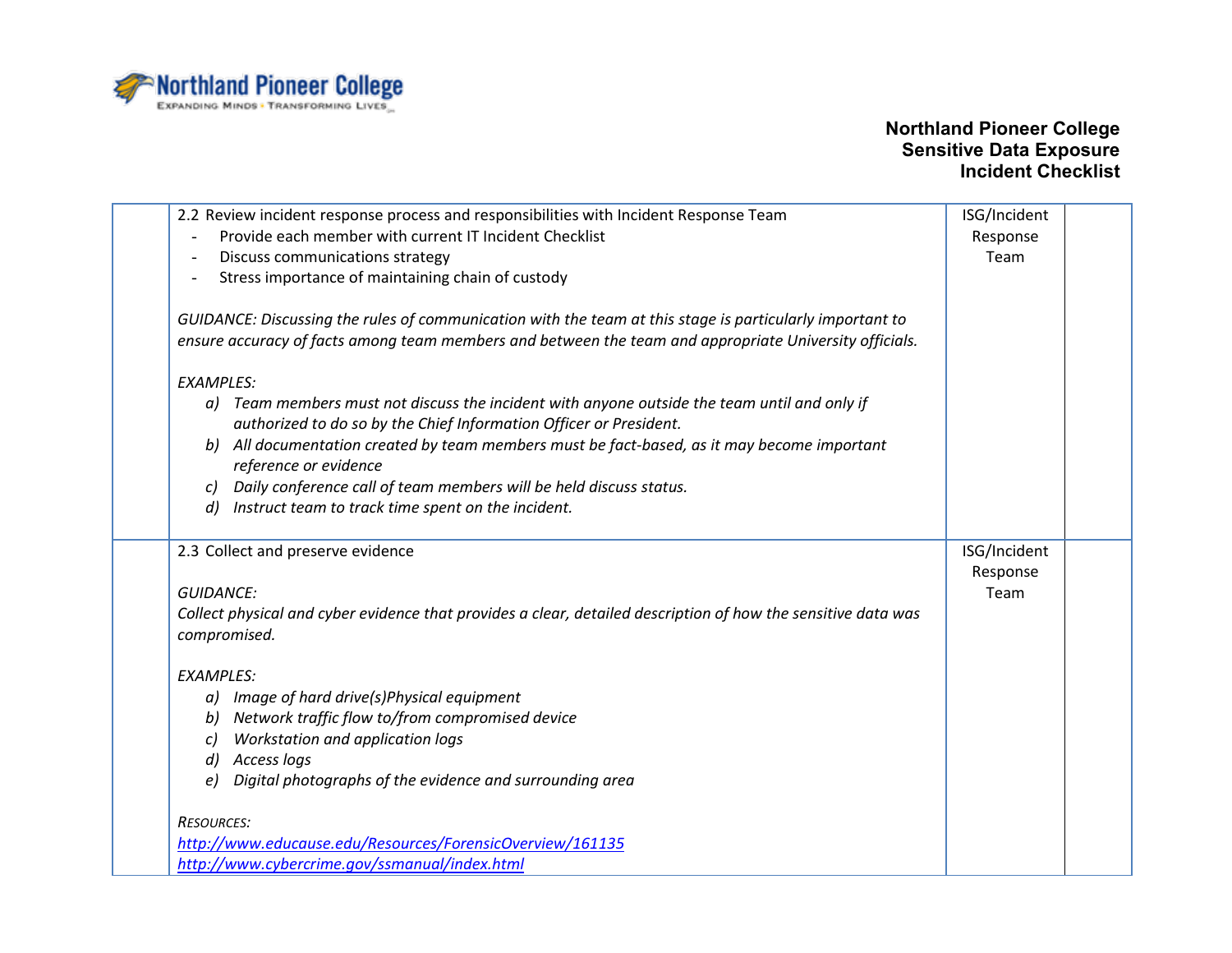

| http://csrc.nist.gov/publications/nistpubs/800-61-rev1/SP800-61rev1.pdf                                     |                  |  |
|-------------------------------------------------------------------------------------------------------------|------------------|--|
|                                                                                                             |                  |  |
|                                                                                                             |                  |  |
| 2.4 Establish and maintain appropriate chain of custody for all evidence.                                   | ISG/Incident     |  |
| <b>GUIDANCE:</b>                                                                                            | Response<br>Team |  |
|                                                                                                             |                  |  |
| Inventory pieces of evidence and track who accessed, used, stored, moved or returned each piece of evidence |                  |  |
| and when it was accessed.                                                                                   |                  |  |
| <b>EXAMPLES:</b>                                                                                            |                  |  |
| a) Establish what exactly the evidence is                                                                   |                  |  |
| Document who handled it and why<br>b)                                                                       |                  |  |
| Document where and how it was stored<br>C)                                                                  |                  |  |
| When equipment is moved, ensure that a detailed receipt is signed and dated by the previous person<br>d)    |                  |  |
| with possession, the mover and the new person with responsibility for the equipment                         |                  |  |
| <b>RESOURCES:</b>                                                                                           |                  |  |
| http://www.cert.org/csirts/services.html                                                                    |                  |  |
| http://www.sans.org/score/incidentforms/ChainOfCustody.pdf                                                  |                  |  |
|                                                                                                             |                  |  |
| 2.5 Take actions needed to limit the scope and magnitude of the incident                                    | ISG/Incident     |  |
|                                                                                                             | Response         |  |
| <b>EXAMPLES:</b>                                                                                            | Team             |  |
| a) If the incident involves sensitive data improperly posted on one or more publicly accessible websites,   |                  |  |
| remove active and cached content and request takedown of cached web page(s) indexed by search               |                  |  |
| engine companies and other Internet archive entities                                                        |                  |  |
| Change passwords that may have been compromised<br>b)                                                       |                  |  |
| Cease operation of a compromised application or server<br>c)                                                |                  |  |
|                                                                                                             |                  |  |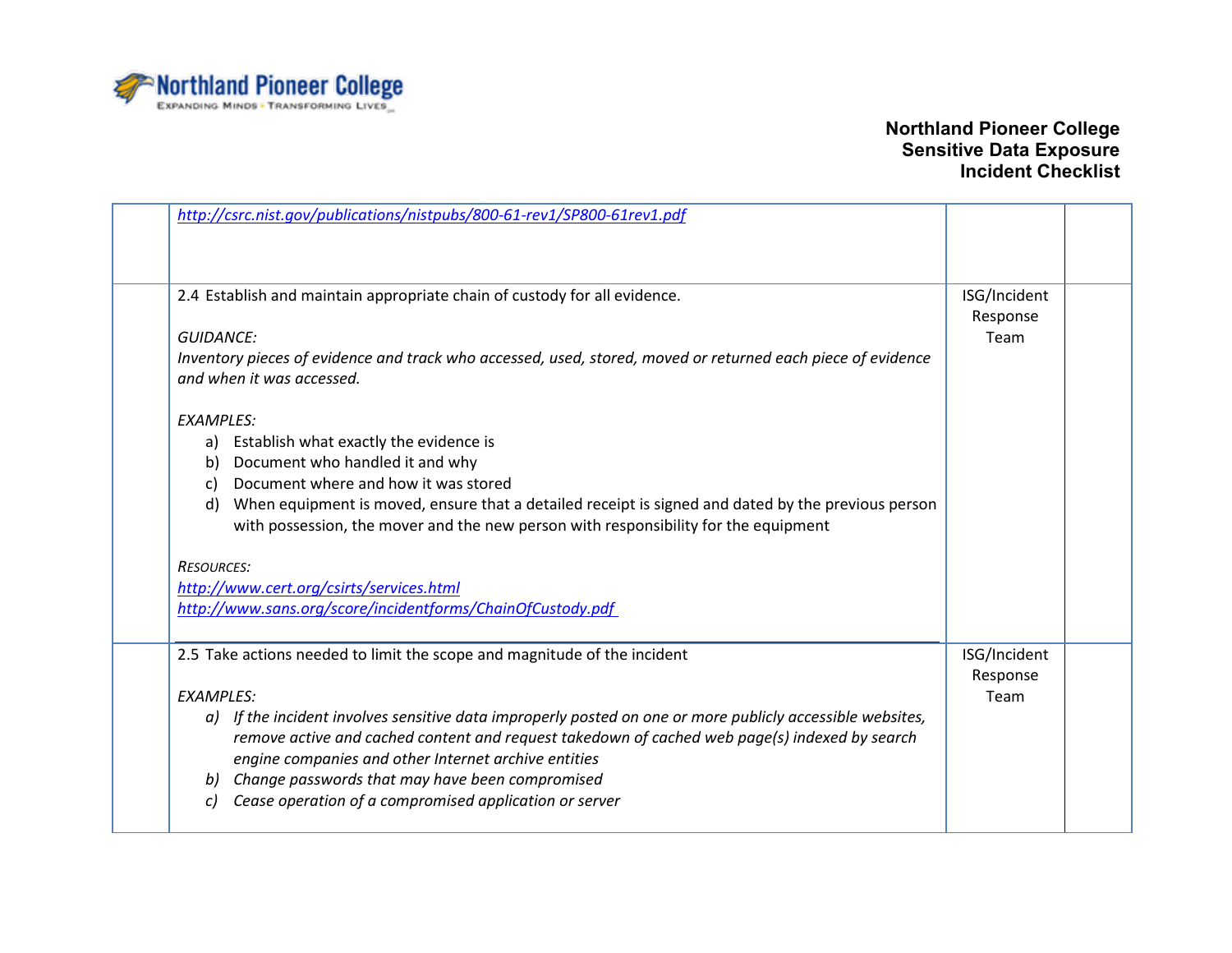

| 2.6 Perform forensics and document findings:                                                                                                                                           | ISG/Incident |  |
|----------------------------------------------------------------------------------------------------------------------------------------------------------------------------------------|--------------|--|
| a. Analyze evidence                                                                                                                                                                    | Response     |  |
| b. Reconstruct incident                                                                                                                                                                | Team         |  |
| c. Provide detailed documentation                                                                                                                                                      |              |  |
|                                                                                                                                                                                        |              |  |
| GUIDANCE: Preserve original evidence and work on a copy of data                                                                                                                        |              |  |
| Obtain and preserve with minimal disturbance to units, systems and original evidence                                                                                                   |              |  |
| Results should be repeatable                                                                                                                                                           |              |  |
|                                                                                                                                                                                        |              |  |
| 2.7 Complete final assessment and documentation of type and scope of data exposed, as well as the                                                                                      | ISG/Incident |  |
| availability and type of contact data for individuals affected                                                                                                                         | Response     |  |
|                                                                                                                                                                                        | Team         |  |
| <b>STEP 3: ERADICATION AND RECOVERY</b><br>Take steps to remove the cause of the exposure, reduce the impact of the exposure of the sensitive data, restore operations if the incident |              |  |
| compromised or otherwise put out of service a system or network, and ensure that future risk of exposure is mitigated                                                                  |              |  |
| 3.1 Revisit 2.4 and look for additional ways to limit exposure                                                                                                                         | ISG/Incident |  |
|                                                                                                                                                                                        | Response     |  |
| <b>EXAMPLES:</b>                                                                                                                                                                       | Team         |  |
| a) Run web queries periodically to ensure that the data has not been further exposed or cached.                                                                                        |              |  |
| b) Review the inventory of equipment and systems impacted and change additional passwords that may                                                                                     |              |  |
| have been compromised                                                                                                                                                                  |              |  |
| Cease operation of a compromised application or server and develop work-arounds<br>C)                                                                                                  |              |  |
|                                                                                                                                                                                        |              |  |
| 3.2 Eradicate and/or mitigate system vulnerabilities, review access privileges and remediate risks to sensitive                                                                        | ISG/Incident |  |
| data stores                                                                                                                                                                            | Response     |  |
|                                                                                                                                                                                        | Team         |  |
| <b>EXAMPLES:</b>                                                                                                                                                                       |              |  |
| a) Run vulnerability scans on impacted systems;                                                                                                                                        |              |  |
| Review and determine where data resides and make adjustments to ensure increased protection as<br>b)                                                                                   |              |  |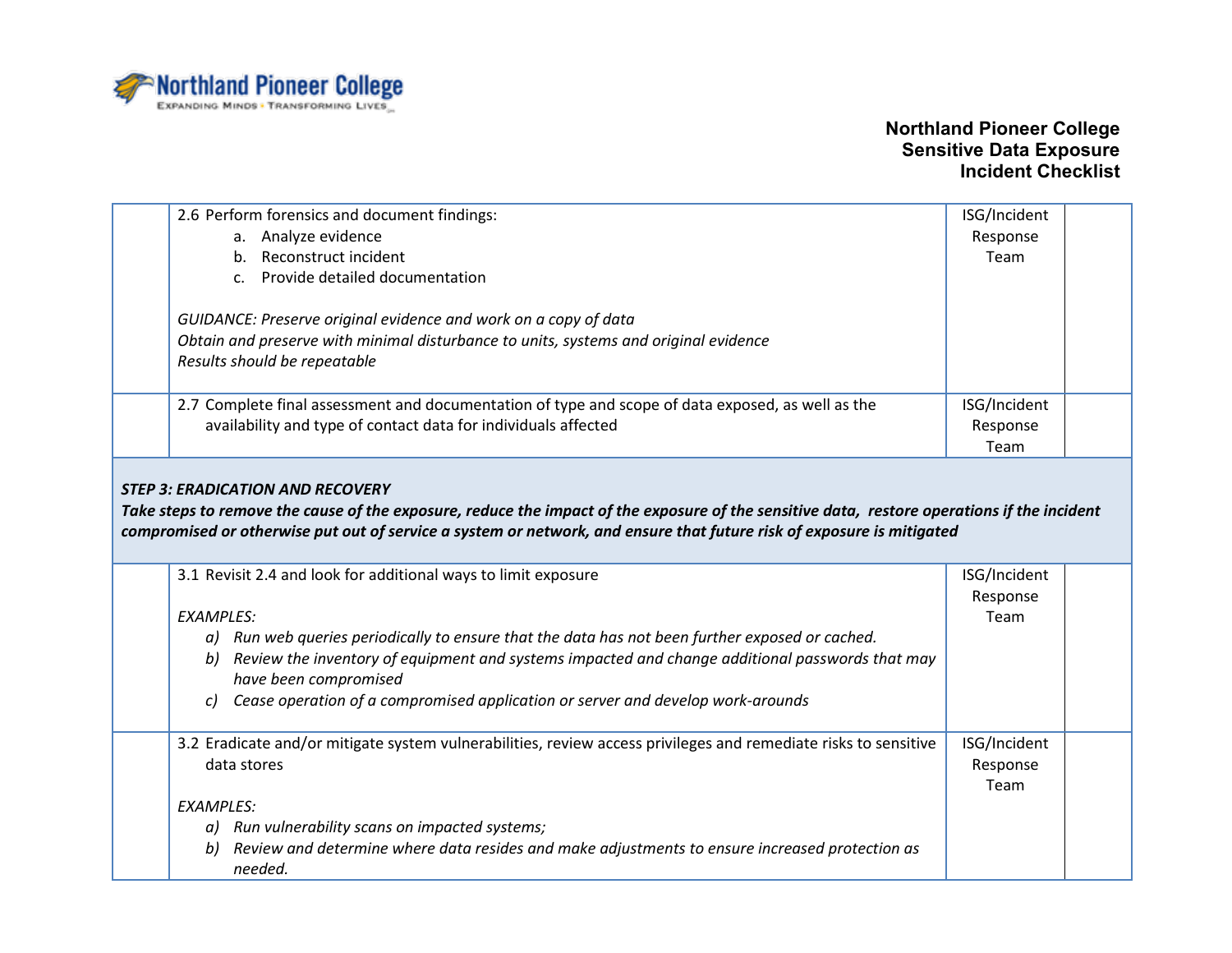

| Limit access to systems to only those who need it;<br>C)                                                                                                                                                                                                                                                                                                                                                                                                                                                                                                                                                                                                                                                                                      |                                     |  |
|-----------------------------------------------------------------------------------------------------------------------------------------------------------------------------------------------------------------------------------------------------------------------------------------------------------------------------------------------------------------------------------------------------------------------------------------------------------------------------------------------------------------------------------------------------------------------------------------------------------------------------------------------------------------------------------------------------------------------------------------------|-------------------------------------|--|
| Use software tools to find, delete and secure sensitive data, e.g., Identity Finder<br>$\overline{d}$                                                                                                                                                                                                                                                                                                                                                                                                                                                                                                                                                                                                                                         |                                     |  |
| 3.3 Return evidentiary equipment and systems to service once they are secured.                                                                                                                                                                                                                                                                                                                                                                                                                                                                                                                                                                                                                                                                |                                     |  |
| <b>STEP 4: NOTIFICATION</b><br>Determine the need to give notice to individuals whose data may have been exposed by the incident. Swiftness in notifying those affected by<br>a breach of personally identifiable information, as well as informing certain government entities, is legally mandated in many states and,<br>depending on the nature of the data, also federal law. Speed is also important from a public relations standpoint. To this end, many of the<br>sub-steps can and should be undertaken in parallel to accommodate these needs.                                                                                                                                                                                     |                                     |  |
| 4.1 Make decisions based upon Incident Response Team findings<br>Does level of exposure risk warrant notification letters?<br>If yes,<br>If applicable, has law enforcement authorized notification to affected parties?<br>$\bullet$<br>Who will issue letter?<br>Who will handle telephone and email responses to questions from affected individuals? Does<br>$\bullet$<br>expected volume warrant setting up call center?<br>Does magnitude of exposure warrant a press release? Incident information website?<br>$\bullet$<br>Does exposure risk warrant free credit monitoring?<br>If a reasonable risk of exposure does not exist, all remaining sub-steps in this section should be<br>bypassed and STEP 5 Follow-up should commence. | Appropriate<br>College<br>officials |  |
| <b>GUIDANCE:</b><br>Those responsible for making these decisions will vary from institution to institution, but typically is a<br>a)<br>subset of officials informed in Sub-step 1.4. Decisions made should be in line with previous decisions<br>or any deviations fully justified. Obviously, all incident notification laws, regulations, and contractual<br>requirements must be followed.<br>While breach notification laws, regulations, and contractual requirements vary, alternatives to<br>b)<br>issuing written notices by postal mail are often allowable depending upon the cost of providing<br>notice, the number of individuals who must be notified, and/or the availability of contact information.                         |                                     |  |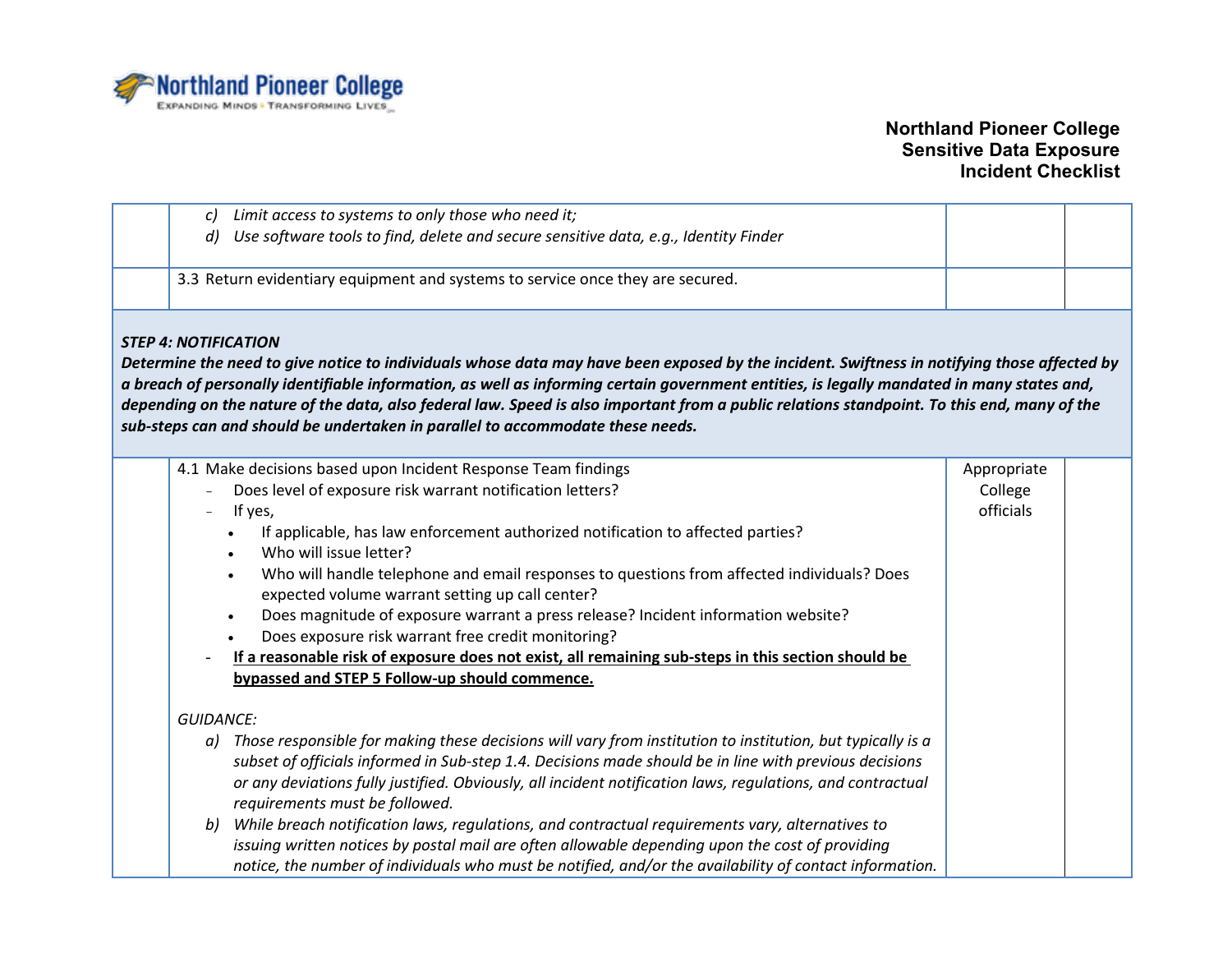

| These alternatives might, for example, include, but are not limited to, one or more of the following:<br>conspicuous posting of notices on the institution's website, press releases, email notices where<br>addresses are known, telephone notices.<br>See EDUCAUSE Data Incident Notification Toolkit for further guidance.<br>c)<br>https://spaces.internet2.edu/display/2014infosecurityquide/Data+Incident+Notification+Toolkit                                                                                                                                                                                   |                                  |
|------------------------------------------------------------------------------------------------------------------------------------------------------------------------------------------------------------------------------------------------------------------------------------------------------------------------------------------------------------------------------------------------------------------------------------------------------------------------------------------------------------------------------------------------------------------------------------------------------------------------|----------------------------------|
| 4.2 Collect name and contact information on affected individuals                                                                                                                                                                                                                                                                                                                                                                                                                                                                                                                                                       | ISG/Incident<br>Response         |
| GUIDANCE: This could be a laborious process if individuals are not current students, faculty, staff, donors,<br>patients, etc. of the institution. It is advisable that the best sources of address data for former students,<br>faculty, and staff, as well as alumni, volunteers, contractors, and other affiliates of the institutions whose<br>sensitive data are maintained by the institutions be identified in advance, so that notifications can be made<br>quickly in the event of data exposures.<br>Ensure that data is collected, transmitted and stored securely and removed when it is no longer needed. | Team                             |
| 4.3 Set up telephone and email support for affected individual questions:<br>Identify appropriate person(s) to handle calls and emails<br>Establish telephone call line/routing infrastructure, if not available<br>Identify/set up telephone number to use<br>$\overline{\phantom{a}}$<br>Identify/set up email address to use<br>Train individuals handling calls and emails, including providing them with a list of anticipated questions<br>and answers                                                                                                                                                           | ISG/Incident<br>Response<br>Team |
| GUIDANCE: See EDUCAUSE Data Incident Notification Toolkit - FAQ Section<br>https://spaces.internet2.edu/display/2014infosecurityguide/Data+Incident+Notification+Toolkit for advice<br>and sample content for telephone and email responder FAQs.                                                                                                                                                                                                                                                                                                                                                                      |                                  |
| 4.4 If deemed appropriate by institution officials in Sub-step 4.1, create website for affected individuals<br>Identify URL and location<br>Restrict access until ready to go live                                                                                                                                                                                                                                                                                                                                                                                                                                     | ISG/Incident<br>Response<br>Team |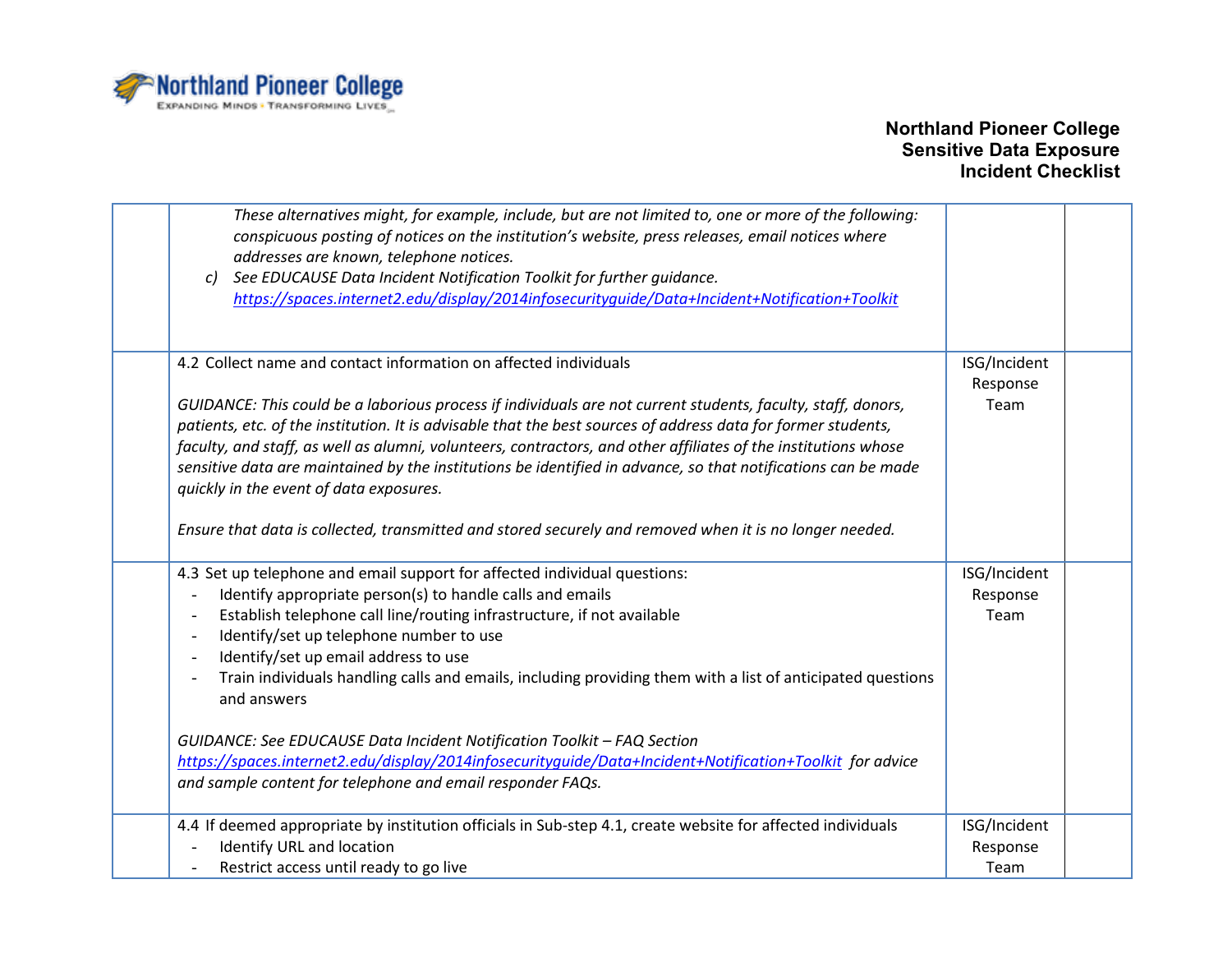

| Draft content                                                                                                                                                                                                                                                                                                                                                                                                                                                                                                                                                                                                                              |                                           |  |
|--------------------------------------------------------------------------------------------------------------------------------------------------------------------------------------------------------------------------------------------------------------------------------------------------------------------------------------------------------------------------------------------------------------------------------------------------------------------------------------------------------------------------------------------------------------------------------------------------------------------------------------------|-------------------------------------------|--|
| <b>GUIDANCE:</b><br>a) Incident websites are typically reserved for situations in which contact information for individuals<br>affected by the breach is unknown or incomplete.<br>See EDUCAUSE Data Incident Notification Toolkit - Website Section<br>b)<br>https://spaces.internet2.edu/display/2014infosecurityquide/Data+Incident+Notification+Toolkit_for<br>advice and sample content<br>Website content should be approved by appropriate institution officials, e.g.,<br>C)<br><b>CIO</b><br>Executive in charge of organization in which incident occurred<br>Office of Institutional Advancement<br>Counsel for the institution |                                           |  |
| 4.5 If deemed appropriate by institution officials in Sub-step 4.1, obtain free credit monitoring services for                                                                                                                                                                                                                                                                                                                                                                                                                                                                                                                             | CFO and CIO                               |  |
| affected individuals<br>GUIDANCE: Obtain clear instructions to provide affected individuals signing up for free credit monitoring<br>services and include this information in notification letters, websites, and email/telephone support FAQs.                                                                                                                                                                                                                                                                                                                                                                                            |                                           |  |
|                                                                                                                                                                                                                                                                                                                                                                                                                                                                                                                                                                                                                                            |                                           |  |
| 4.6 If deemed appropriate by institution officials in Sub-step 4.1, prepare press release<br>Identify contact for media<br>Compose text for press release<br>Develop talking points                                                                                                                                                                                                                                                                                                                                                                                                                                                        | Office of<br>Institutional<br>Advancement |  |
| <b>GUIDANCE:</b>                                                                                                                                                                                                                                                                                                                                                                                                                                                                                                                                                                                                                           |                                           |  |
| a) Press releases are often reserved for situations in which contact information for individuals affected<br>by the breach is unknown or incomplete, but it's wise to have a pre-approved media statement in<br>hand to use in addressing media inquiries.<br>See EDUCAUSE Data Incident Notification Toolkit - Press Release Section<br>b)<br>https://spaces.internet2.edu/display/2014infosecurityquide/Data+Incident+Notification+Toolkit_for<br>advice and sample content.                                                                                                                                                             |                                           |  |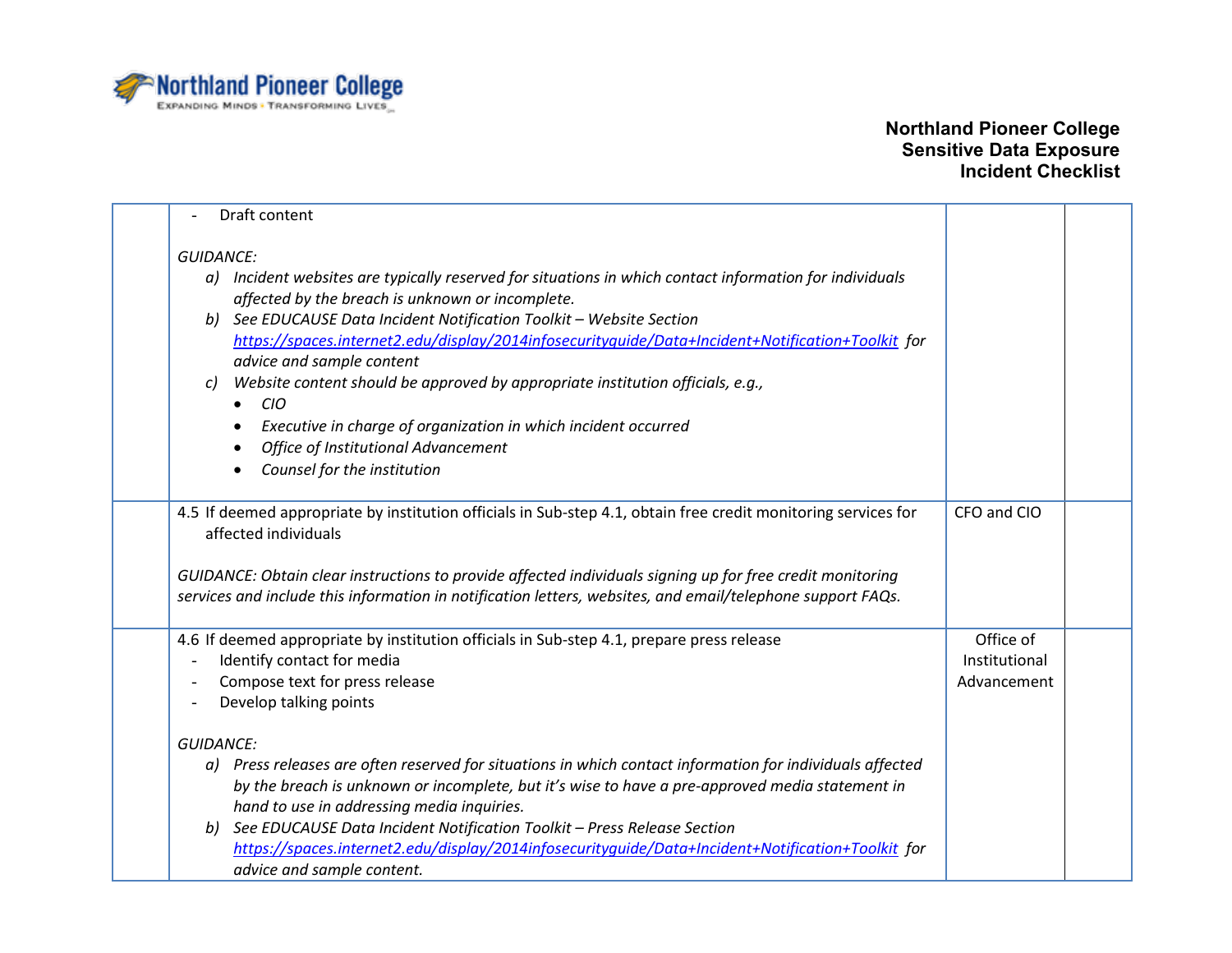

| Content should be approved by appropriate institution officials, e.g.,<br>$\mathcal{C}$<br>Executive in charge of IT for the institution, e.g., Vice President & CIO<br>Executive in charge of organization in which incident occurred<br>Public affairs office<br>Counsel for the institution |                           |  |
|------------------------------------------------------------------------------------------------------------------------------------------------------------------------------------------------------------------------------------------------------------------------------------------------|---------------------------|--|
| 4.7 Prepare notification letter to affected individuals                                                                                                                                                                                                                                        | Office of                 |  |
| Identify letter issuer and letterhead to be used                                                                                                                                                                                                                                               | Institutional             |  |
| Compose draft text                                                                                                                                                                                                                                                                             | Advancement               |  |
|                                                                                                                                                                                                                                                                                                | and TAS                   |  |
| <b>GUIDANCE:</b>                                                                                                                                                                                                                                                                               |                           |  |
| a) See EDUCAUSE Data Incident Notification Toolkit - Letter Section                                                                                                                                                                                                                            |                           |  |
| https://spaces.internet2.edu/display/2014infosecurityquide/Data+Incident+Notification+Toolkit for                                                                                                                                                                                              |                           |  |
| advice and sample content.                                                                                                                                                                                                                                                                     |                           |  |
| Letter content should be approved by appropriate institution officials, e.g.,<br>b)                                                                                                                                                                                                            |                           |  |
| <b>CTO</b>                                                                                                                                                                                                                                                                                     |                           |  |
| Executive in charge of organization in which incident occurred                                                                                                                                                                                                                                 |                           |  |
| <b>Office of Institutional Advancement</b>                                                                                                                                                                                                                                                     |                           |  |
| Counsel for the institution                                                                                                                                                                                                                                                                    |                           |  |
| 4.8 Prepare mailing of notification letters (postage, addresses)                                                                                                                                                                                                                               | Office of                 |  |
| Finalize address information                                                                                                                                                                                                                                                                   | Institutional             |  |
| Arrange for mail merge and printing/stuffing` of letter and envelopes                                                                                                                                                                                                                          | Advancement               |  |
| GUIDANCE: Avoid personalizing each letter with the affected individuals name, as this increases the risk of<br>mismatched letters and envelopes                                                                                                                                                |                           |  |
| 4.9 If required by state law, notify the State's Attorney General within the required notification timeframe                                                                                                                                                                                   | President /<br><b>CIO</b> |  |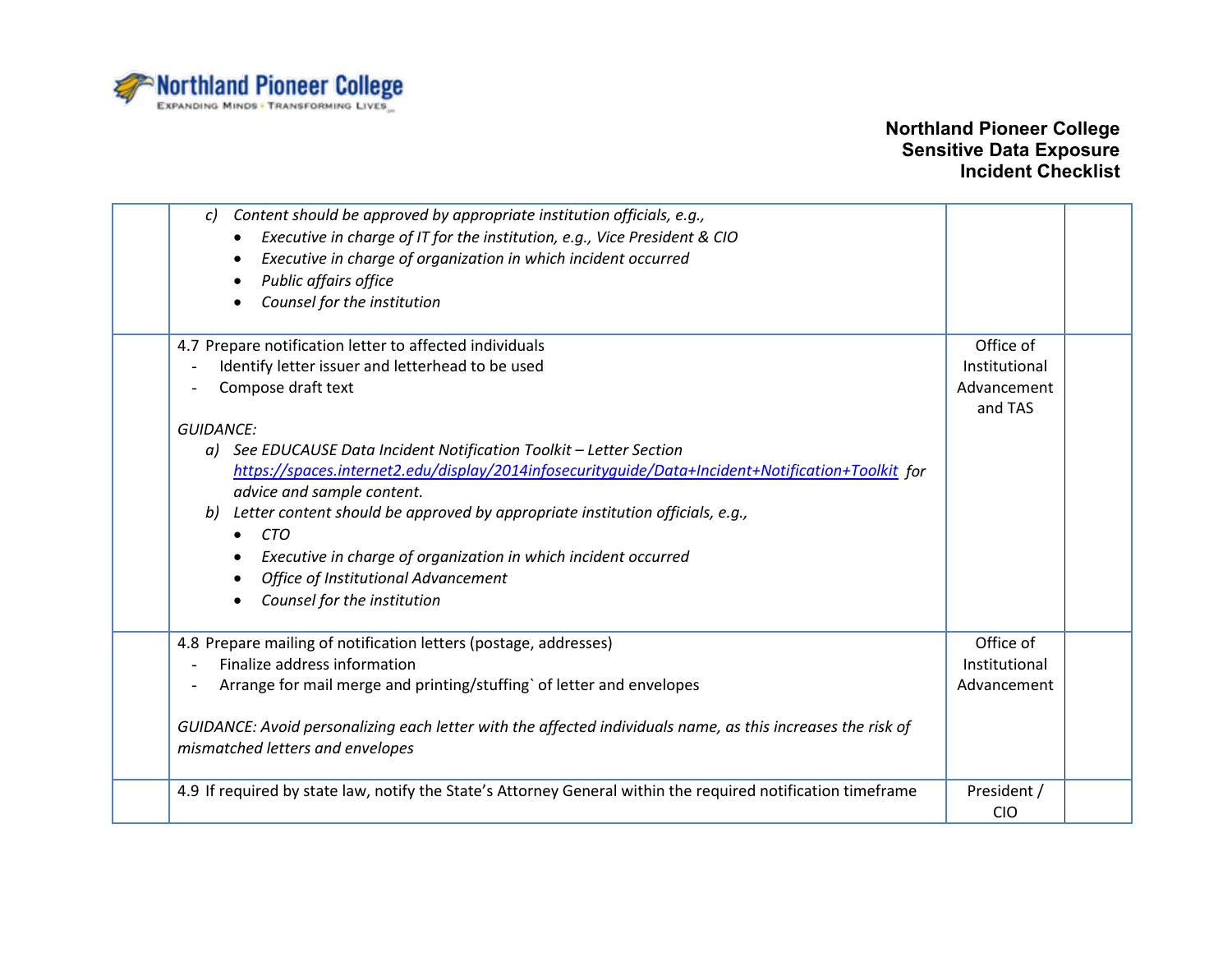

| 4.10<br>Notify appropriate Federal agency as required by law                                                   | President / |  |
|----------------------------------------------------------------------------------------------------------------|-------------|--|
|                                                                                                                | <b>CIO</b>  |  |
| <b>EXAMPLES:</b>                                                                                               |             |  |
| a) U.S. Department of Education when FERPA-protected student data is exposed                                   |             |  |
| U.S. Department of Health and Human Services when HIPAA-protected medical data is exposed<br>b)                |             |  |
| <b>RESOURCES:</b>                                                                                              |             |  |
| HIPAA: http://www.hhs.gov/ocr/privacy/                                                                         |             |  |
| http://www.hhs.gov/ocr/privacy/hipaa/administrative/breachnotificationrule/index.html                          |             |  |
| FERPA: http://www2.ed.gov/policy/gen/guid/fpco/ferpa/index.html                                                |             |  |
| Other data protection laws, http://protect.iu.edu/cybersecurity/data/laws                                      |             |  |
|                                                                                                                |             |  |
| Notify granting organizations and research partners if research data compromised, as dictated by<br>4.11       | President / |  |
| contractual obligations                                                                                        | <b>CIO</b>  |  |
|                                                                                                                |             |  |
|                                                                                                                |             |  |
| 4.12<br>Notify appropriate third-party service providers for the institution if doing so would reduce the risk | President / |  |
| of identity theft for affected individuals or dictated by contracts.                                           | CIO/        |  |
|                                                                                                                | designated  |  |
| <b>EXAMPLES:</b>                                                                                               | department  |  |
| a) Employee benefit vendors                                                                                    | heads       |  |
| Student services vendors<br>b)                                                                                 |             |  |
|                                                                                                                |             |  |
| If Credit Card data exposed, notify the credit card processor(s) or merchant banks<br>4.13                     |             |  |
|                                                                                                                | <b>CFO</b>  |  |
| GUIDANCE: Specific notification requirements are governed by the card brand.                                   |             |  |
|                                                                                                                |             |  |
| <b>EXAMPLE:</b>                                                                                                |             |  |
| VISA -- http://usa.visa.com/merchants/risk_management/cisp_if_compromised.html                                 |             |  |
|                                                                                                                |             |  |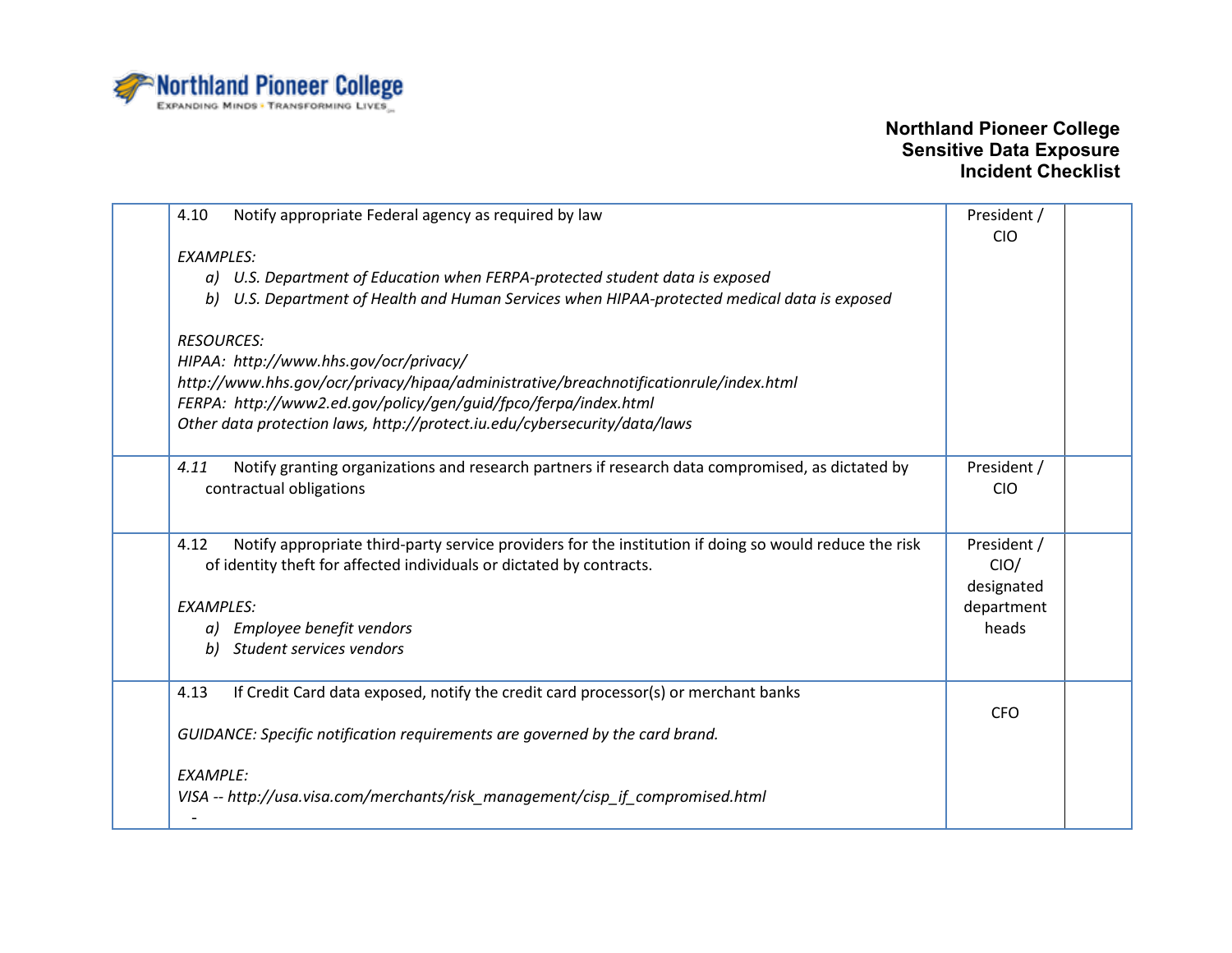

| 4.14<br>Notify Credit Bureaus as required by State and upon consultation with University Council                                                                                                                           | <b>CFO</b>                                                                                    |  |
|----------------------------------------------------------------------------------------------------------------------------------------------------------------------------------------------------------------------------|-----------------------------------------------------------------------------------------------|--|
| 4.15<br>Coordinate simultaneous mailing of letters to affected individuals, issuance of press release if<br>applicable, activation of website if applicable, notifications to regulatory entities and third-party vendors. | Student<br>Services /<br>Office of<br>Institutional<br>Advancement                            |  |
| Ensure that notification of the data breach is added to the record of access to the affected<br>4.16<br>individuals file as required by Federal or State law.                                                              | Registrar                                                                                     |  |
| <b>STEP 5: FOLLOW-UP</b><br>Identity lessons learned from the incident, implement any remediation needs, and securely store a complete record of the incident.                                                             |                                                                                               |  |
| 5.1 Collect staff time spent during event and record in the incident documentation (especially for those<br>cases that might be prosecuted)                                                                                | Unit gathers<br>data from all<br>affected<br>parties and<br>provides to<br><b>ISG</b>         |  |
| 5.2 Schedule a debriefing meeting two to six weeks afterwards to review what could have been done better<br>in responding to the incident.                                                                                 | President, ISG,<br>Office of<br>Institutional<br>Advancement,<br>and<br>appropriate<br>others |  |
| 5.3 Assess remediation needs<br>Issue report to unit manager and executive management if appropriate<br>Follow up to ensure completed                                                                                      | <b>ISG</b>                                                                                    |  |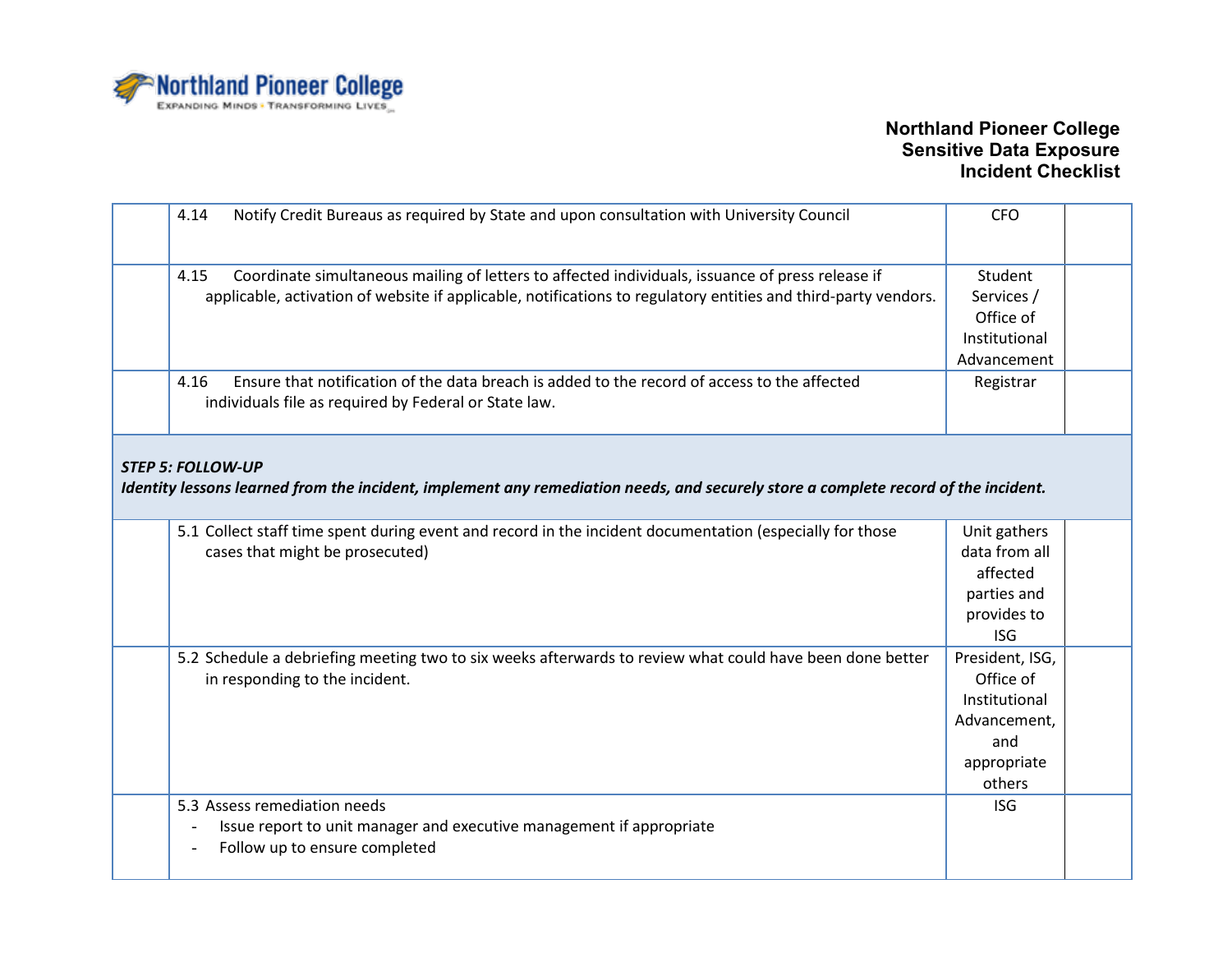

| EXAMPLES:<br>Why was the data stored in a vulnerable place?<br>a)<br>What more could have been done to avoid the intrusion?<br>b)<br>Is the unit taking appropriate steps to remediate?<br>C)                                       |                                                 |  |
|-------------------------------------------------------------------------------------------------------------------------------------------------------------------------------------------------------------------------------------|-------------------------------------------------|--|
| 5.4 Initiate plans and projects to implement remediation needs.<br>Apply lessons learned and recommended changes to access, sensitive data stores, systems and<br>processes to increase protection                                  | ISG / Office of<br>Institutional<br>Advancement |  |
| 5.5 Securely file all records, communications, notes, and other incident artifacts. Retain and eventually<br>securely destroy this incident information in accordance with established records retention policies and<br>schedules. | ISG.                                            |  |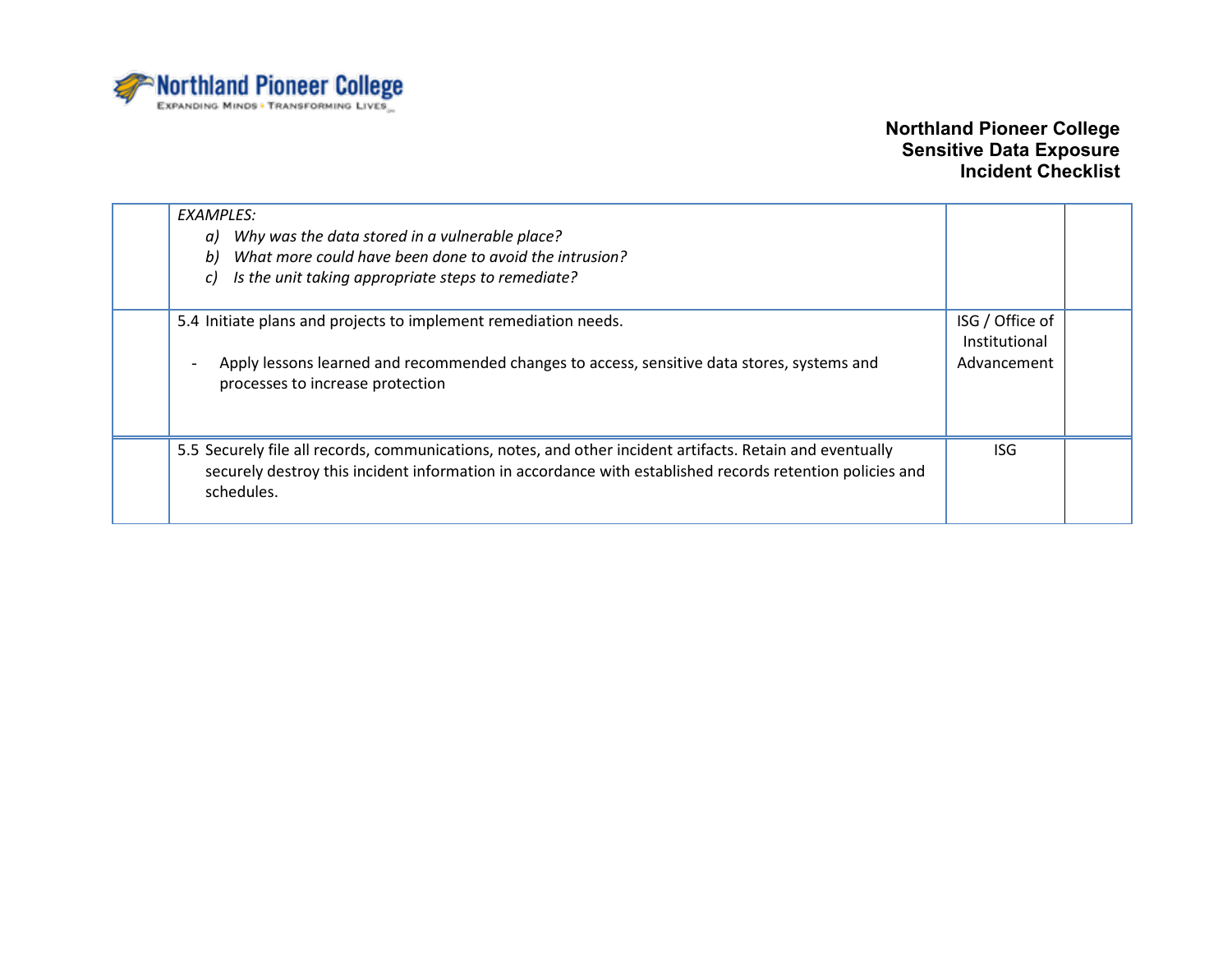

#### **Security Incident Response**

#### SECURITY INCIDENT RESPONSE (*DETAIL FORM*)

The following is a sample incident report. The report is an example of the types of information and incident details that will be used to track and report security incidents for Coconino Community College. The format of this report is subject to change as reporting standards and capabilities are further developed.

|                                                                                                   |                                                                                                  |              |                                                                  |                                                        | <b>Contact Information and Incident</b> |                    |                                                 |              |                                    |
|---------------------------------------------------------------------------------------------------|--------------------------------------------------------------------------------------------------|--------------|------------------------------------------------------------------|--------------------------------------------------------|-----------------------------------------|--------------------|-------------------------------------------------|--------------|------------------------------------|
|                                                                                                   | Last Name:                                                                                       |              |                                                                  |                                                        | First Name:                             |                    |                                                 |              |                                    |
|                                                                                                   | Job Title:                                                                                       |              |                                                                  |                                                        |                                         |                    |                                                 |              |                                    |
| Phone:                                                                                            |                                                                                                  |              |                                                                  |                                                        | Alt Phone:                              |                    |                                                 |              |                                    |
| Mobile:                                                                                           |                                                                                                  |              |                                                                  |                                                        | Pager:                                  |                    |                                                 |              |                                    |
| Email:                                                                                            |                                                                                                  |              |                                                                  |                                                        | Fax:                                    |                    |                                                 |              |                                    |
|                                                                                                   |                                                                                                  |              |                                                                  |                                                        |                                         |                    |                                                 |              |                                    |
|                                                                                                   |                                                                                                  |              |                                                                  |                                                        | <b>Incident Description</b>             |                    |                                                 |              |                                    |
| Date/Time and Recovery Information<br>Date/Time of First Attack:<br>Date/Time of Attack Detected: |                                                                                                  |              |                                                                  | Date:                                                  |                                         |                    | Time:<br>Time:                                  |              |                                    |
|                                                                                                   | Has the Attack Ended:<br>Duration of Attack (in hours):                                          |              |                                                                  |                                                        | Yes                                     | <b>No</b>          |                                                 |              |                                    |
|                                                                                                   | Severity of Attack:<br>Estimated Recovery Time of this Report (Clock)                            |              |                                                                  |                                                        | $\mathsf{L}$<br>$\mathsf{L}$<br>Low     |                    | Medium<br>$\Box$ High                           |              |                                    |
|                                                                                                   | Estimated Recovery Time of this Report (Staff Hours)                                             |              |                                                                  |                                                        |                                         |                    |                                                 |              |                                    |
|                                                                                                   | Estimated Damage Account as of this Report (\$\$\$ Loss)                                         |              |                                                                  |                                                        |                                         |                    |                                                 |              |                                    |
|                                                                                                   | Number of <b>Hosts</b> Affected:                                                                 |              |                                                                  |                                                        |                                         |                    |                                                 |              |                                    |
|                                                                                                   | Number of <i>Users</i> Affected:                                                                 |              |                                                                  |                                                        |                                         |                    |                                                 |              |                                    |
|                                                                                                   | <b>Type of Incident Detected:</b>                                                                |              |                                                                  |                                                        |                                         |                    |                                                 |              |                                    |
|                                                                                                   | Exposing<br>Confidential/Classified/<br><b>Unclassified Data</b>                                 |              | Theft of Information<br>Technology<br>Resources/ Other<br>Assets |                                                        | Creating accounts                       | ΙI                 | Altering<br>DNS/Website/Data<br>/ Logs          |              | Destroying Data                    |
| □                                                                                                 | Anonymous FTP abuse                                                                              | $\Box$       | Attacking Attackers/<br><b>Other Sites</b>                       | П                                                      | <b>Credit Card Fraud</b>                | D                  | Fraud                                           | $\mathbf{L}$ | Unauthorized<br>Use/Access         |
| $\Box$                                                                                            | Using Machine Illegally                                                                          | $\perp$      | Impersonation                                                    | $\perp$                                                | Increasing<br>Notoriety of              | $\mathsf{L}$       | Installing a Back<br>Door/Trojan Horse          | $\perp$      | Attacking the<br>Internet          |
|                                                                                                   | ICQ Abuse/IRC Abuse                                                                              | П            | Life Threatening<br>Activity                                     | $\mathbf{I}$                                           | Attacker<br>Password<br>Cracking        | П                  | Sniffer                                         |              | Don't Know                         |
| П                                                                                                 | Other (Specify)                                                                                  |              |                                                                  |                                                        |                                         |                    |                                                 |              |                                    |
| $SB1386 -$ Is Email<br>Yes<br>Π No<br><b>Notification Required?</b>                               |                                                                                                  |              |                                                                  | <b>SB1386 - Email</b><br><b>Notification Sent Out?</b> |                                         | $\Box$ Yes<br>Π No |                                                 |              |                                    |
| Comments (Specify Incident<br>Details and additional<br>information):                             |                                                                                                  |              |                                                                  |                                                        |                                         |                    |                                                 |              |                                    |
|                                                                                                   |                                                                                                  |              |                                                                  |                                                        |                                         |                    |                                                 |              |                                    |
| <b>General Information</b>                                                                        |                                                                                                  |              |                                                                  |                                                        |                                         |                    |                                                 |              |                                    |
| П                                                                                                 | How Did You Initially Become Aware of the Incident?<br><b>Automated Software</b><br>Notification | П            | <b>Automated Review</b><br>of Log Files                          | П                                                      | Manual Review of<br>Log Files           | П                  | System Anomaly (i.<br>e., Crashes,<br>Slowness) | ΙI           | <b>Third Party</b><br>Notification |
| ⊔                                                                                                 | Don't Know                                                                                       | $\mathsf{I}$ | Other (Specify)                                                  |                                                        |                                         |                    |                                                 |              |                                    |

**Attack Technique (Vulnerability Exploited / Exploit Used)**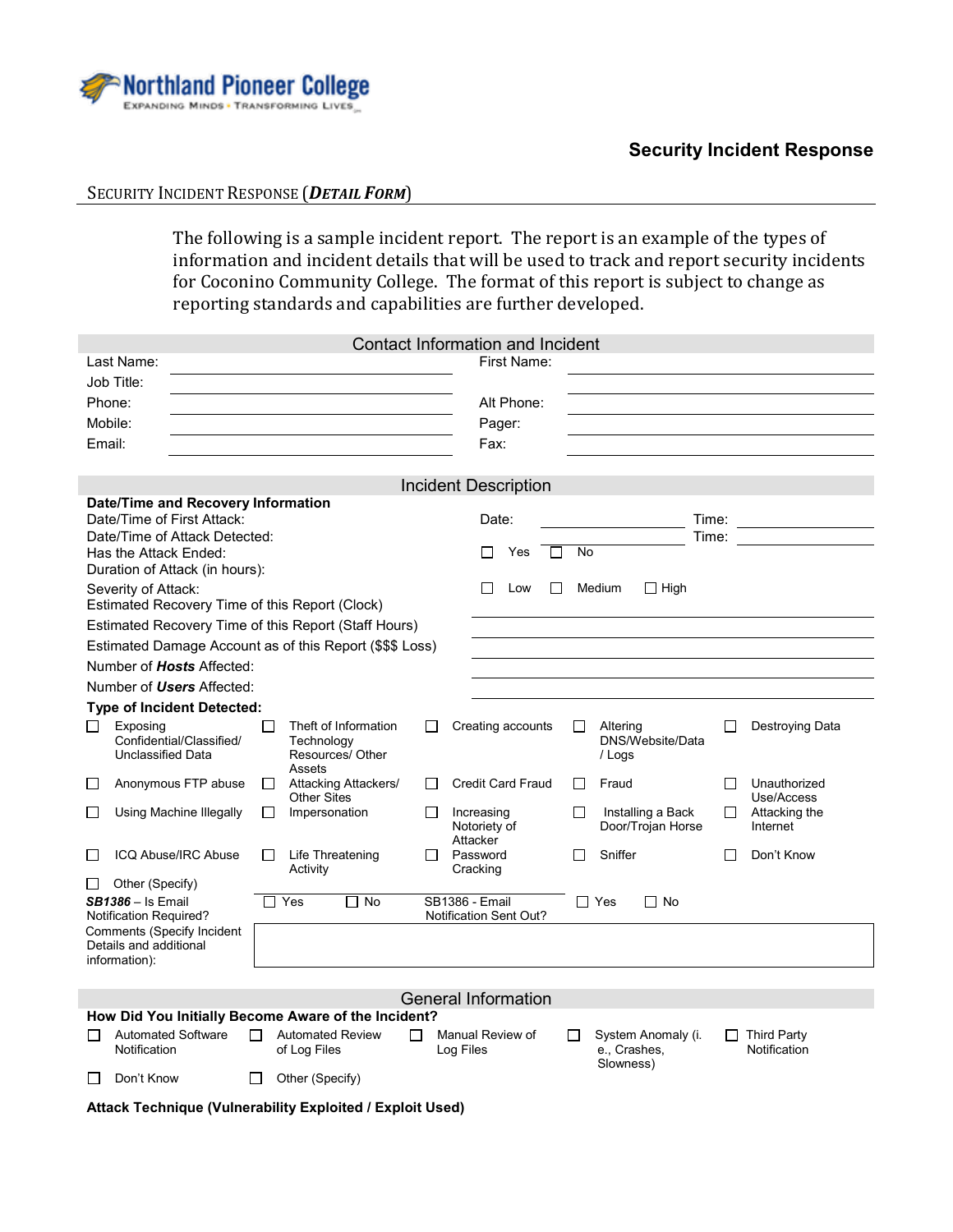

# **Security Incident Response**

| CVE/CERT VU or<br>BugTrag Number                                   |                                                              | Virus, Trojan Horse,<br>Worm, or Other<br><b>Malicious Code</b> | ΙI           | Denial of Service or<br>Distributed Denial of<br>Service Attack |              | Unauthorized Access to Affected<br><b>Computer Privileged Compromise</b><br>(Root/Admin Access) User Account<br>Compromise/Web Compromise<br>(Defacement) |                   |
|--------------------------------------------------------------------|--------------------------------------------------------------|-----------------------------------------------------------------|--------------|-----------------------------------------------------------------|--------------|-----------------------------------------------------------------------------------------------------------------------------------------------------------|-------------------|
| Scanning/Probing                                                   |                                                              | Other                                                           |              |                                                                 |              |                                                                                                                                                           |                   |
|                                                                    |                                                              | Suspected perpetrator(s) or possible motivation(s) of attack:   |              |                                                                 |              |                                                                                                                                                           |                   |
| CSU staff/students/<br>faculty<br>Other (Specify)                  |                                                              | Former staff/<br>students/faculty                               |              | <b>External Party</b>                                           |              | Unknown                                                                                                                                                   |                   |
|                                                                    |                                                              |                                                                 |              | <b>Malicious Code</b>                                           |              |                                                                                                                                                           |                   |
| Virus, Worm                                                        |                                                              |                                                                 |              |                                                                 |              |                                                                                                                                                           |                   |
| Name or Description of Virus                                       |                                                              |                                                                 |              |                                                                 |              |                                                                                                                                                           |                   |
| Is Anti-Virus Software Installed on the                            |                                                              | ΙI                                                              | Yes (Provide |                                                                 |              |                                                                                                                                                           | No                |
| Affected Computer(s)?<br>Did the Anti-Virus Software Detect the    |                                                              |                                                                 | Name)<br>Yes | No                                                              |              |                                                                                                                                                           |                   |
| Virus?                                                             |                                                              |                                                                 |              |                                                                 |              |                                                                                                                                                           |                   |
|                                                                    |                                                              | When was your Anti-Virus Software Last Updated?                 |              |                                                                 |              |                                                                                                                                                           |                   |
|                                                                    |                                                              |                                                                 |              |                                                                 |              |                                                                                                                                                           |                   |
| <b>Protocols</b>                                                   |                                                              |                                                                 |              | <b>Network Activity</b>                                         |              |                                                                                                                                                           |                   |
| Name or Description of Virus                                       |                                                              |                                                                 |              |                                                                 |              |                                                                                                                                                           |                   |
| <b>TCP</b>                                                         | <b>UDP</b><br>l 1                                            | <b>ICMP</b><br>$\mathbf{I}$                                     | $\mathsf{I}$ | <b>IPSec</b>                                                    | $\mathsf{L}$ | <b>IP Multicast</b><br>lpv6<br>$\mathsf{L}$                                                                                                               |                   |
| Other<br>$\mathsf{L}$                                              |                                                              |                                                                 |              |                                                                 |              |                                                                                                                                                           |                   |
|                                                                    |                                                              | Please Identify Source Ports Involved in the Attack:            |              |                                                                 |              |                                                                                                                                                           |                   |
|                                                                    |                                                              | Please Identify Destination Ports Involved in the Attack:       |              |                                                                 |              |                                                                                                                                                           |                   |
|                                                                    |                                                              |                                                                 |              |                                                                 |              |                                                                                                                                                           |                   |
|                                                                    |                                                              |                                                                 |              | Impact of Attack                                                |              |                                                                                                                                                           |                   |
| <b>Hosts</b>                                                       |                                                              |                                                                 |              |                                                                 |              |                                                                                                                                                           |                   |
| <b>Individual Hosts</b>                                            |                                                              |                                                                 |              | $\Box$ Victim                                                   |              | $\Box$ Attacker                                                                                                                                           | $\Box$ Both       |
| Host Name:                                                         |                                                              | Does this Host represent an Attacking or Victim Host?           |              | IP Address:                                                     |              |                                                                                                                                                           |                   |
|                                                                    | <b>Operating System Affected:</b><br>Patch Level (if known): |                                                                 |              |                                                                 |              |                                                                                                                                                           |                   |
| <b>Applications Affected:</b>                                      |                                                              |                                                                 |              | Database:                                                       |              |                                                                                                                                                           |                   |
| Others:                                                            |                                                              |                                                                 |              |                                                                 |              |                                                                                                                                                           |                   |
| Primary Purpose of this Host:                                      |                                                              |                                                                 |              |                                                                 |              |                                                                                                                                                           |                   |
| User Desktop Machine                                               |                                                              | User Laptop Machine                                             |              | Web Server                                                      |              | Mail Server                                                                                                                                               | <b>FTP Server</b> |
| $\Box$<br>Domain Controller<br>$\Box$<br><b>Application Server</b> | Г                                                            | Domain Name Server<br><b>Other Infrastructure Services</b>      | $\mathsf{L}$ | <b>Time Server</b>                                              |              | NFS/File System Server<br>П                                                                                                                               | Database Server   |
| <b>Bulk Hosts</b>                                                  |                                                              |                                                                 |              |                                                                 |              |                                                                                                                                                           |                   |
| <b>Bulk Host Information</b>                                       |                                                              |                                                                 |              |                                                                 |              |                                                                                                                                                           |                   |
| (Details):                                                         |                                                              |                                                                 |              |                                                                 |              |                                                                                                                                                           |                   |
|                                                                    |                                                              |                                                                 |              |                                                                 |              |                                                                                                                                                           |                   |
| Comments (Please detail                                            |                                                              |                                                                 |              |                                                                 |              |                                                                                                                                                           |                   |
|                                                                    |                                                              |                                                                 |              |                                                                 |              |                                                                                                                                                           |                   |
| incident):                                                         |                                                              |                                                                 |              |                                                                 |              |                                                                                                                                                           |                   |
| <b>Data Compromised:</b>                                           |                                                              |                                                                 |              |                                                                 |              |                                                                                                                                                           |                   |

of sensitive or personal information?